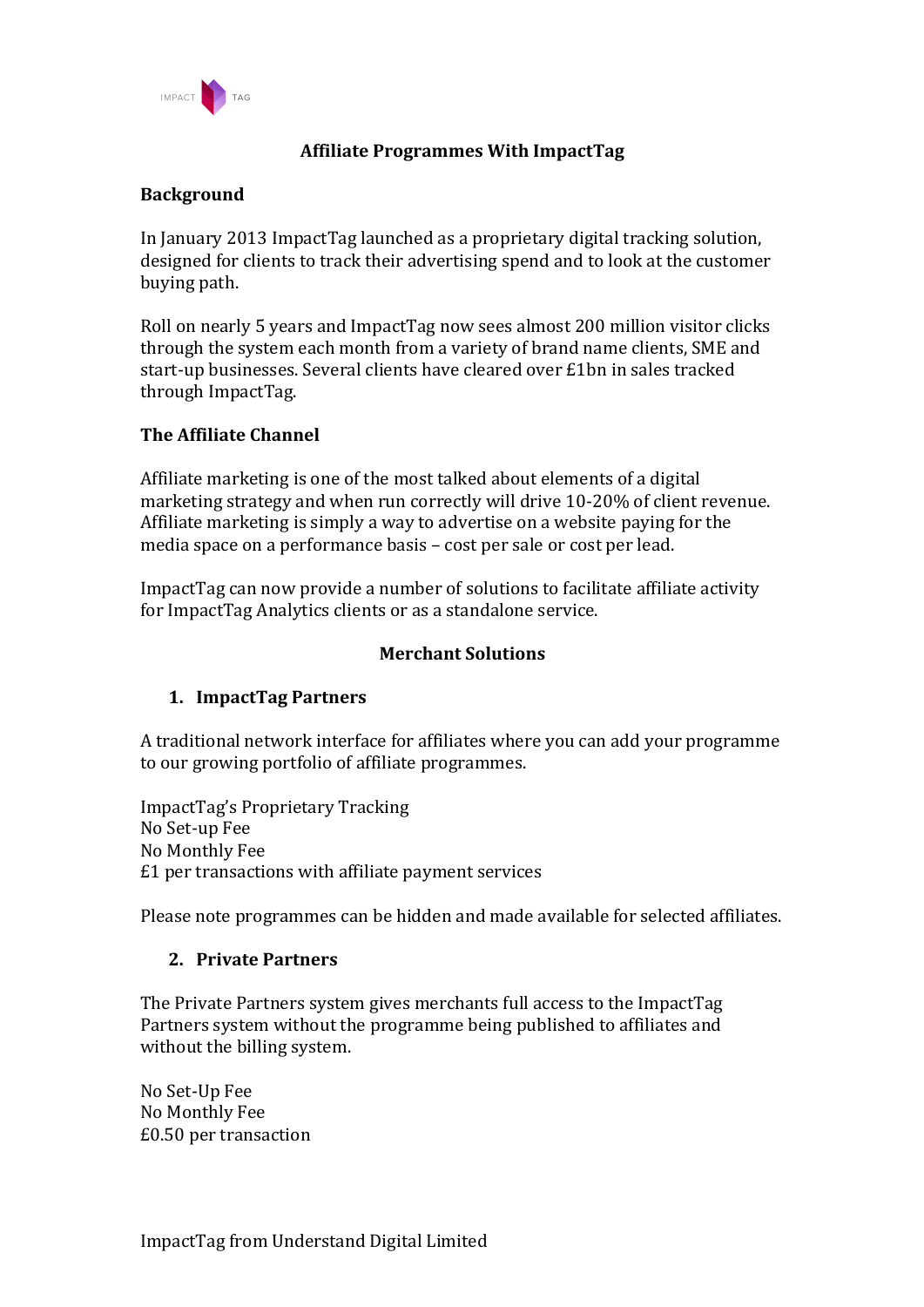

# **3. Direct Partners**

Direct Partners provides the same service levels as ImpactTag Partners except your affiliates join a private network under your own white-label urls.

Set-up Fee - £250  $£1.25$  per transaction including payment services  $£0.65$  per transaction without affiliate payment services

Please note your programme can be also be added to ImpactTag partners either as a full programme or as a hidden programme for selected affiliates.

## **4. Shopify Merchants**

A solution for retail business operating on the Shopify platform that is billed via the Shopify platform.

Base Package No Set-up Fee \$18.99 per month \$0.50 per transaction (first 15 transactions a month free)

Advanced Package No Set-up Fee \$50.00 per month \$0.75 per transaction

Affiliate payment services available on request

### **Agency/Network Solution**

As an agency you have the ability to run multiple clients on the ImpactTag network.

1. Agency Login – allowing your agency to run multiple programmes ImpactTag partners. Dedicated ImpactTag Partners area for all your programme

Cost  $£100$  per month + ImpactTag package charges

2. Branded Agency Network – rebranded version of ImpactTag Partners for your affiliates. Campaigns can also be pushed to ImpactTag Partners as a full programme or to selected affiliates.

Set-up Fee - £499 Monthly Fee  $- E250 + Private$  Partner package costs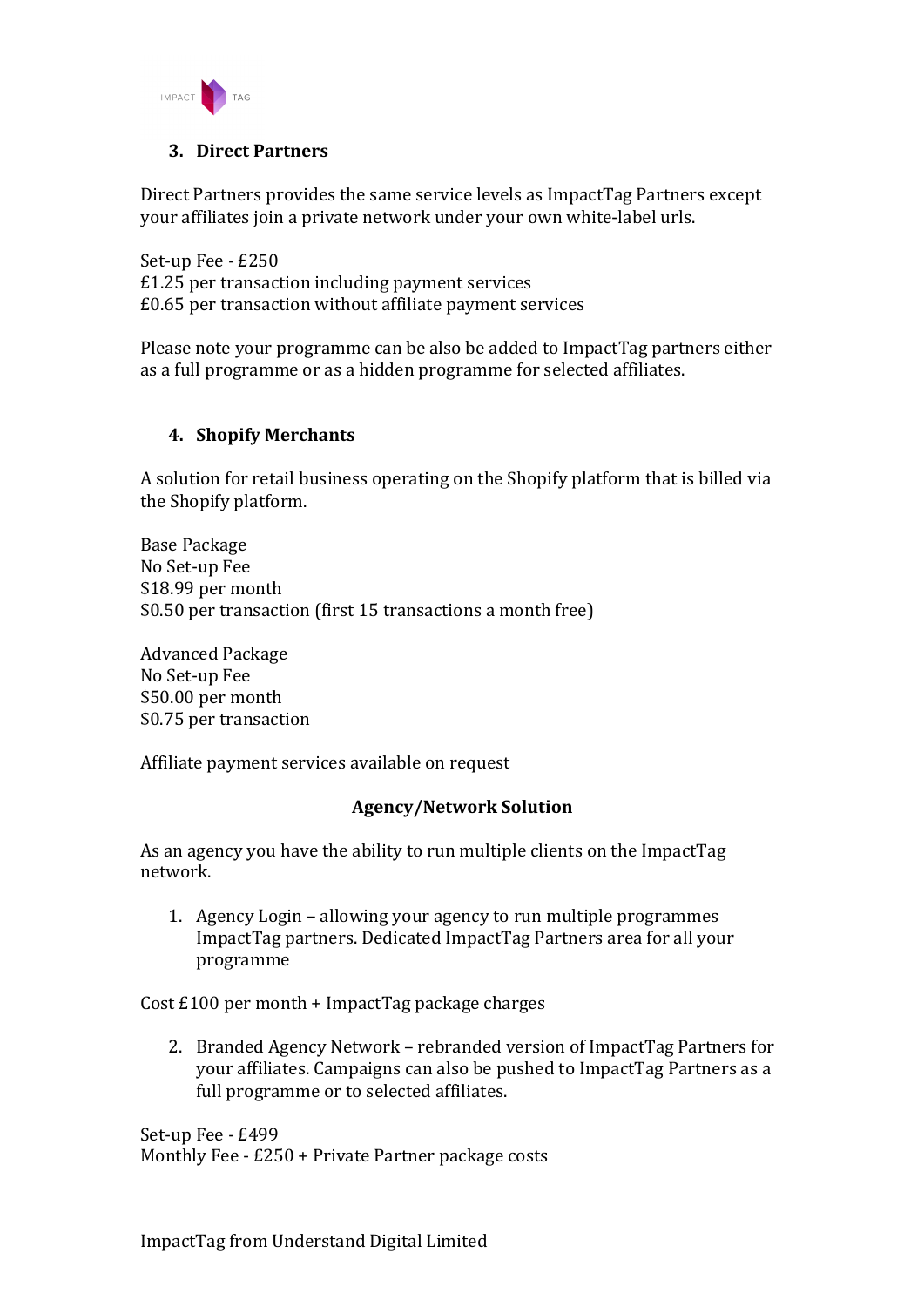

### **Features**

- Percentage Commissions (gross or net)
- Flat Fee Commissions
- Product Specific Commissions
- Location Specific Commissions
- Affiliate Specific Commissions
- Exclude Commissions
- Affiliate De-duping
- Time Based Commission
- Multi-currency
- Affiliate Deep-linking
- Local Tracking Compatible via pre and post appends
- Creative serving
- Affiliate sign-up communication
- Bespoke sign-up links
- Bespoke sign-up communication
- Validations
- User level account access
- Affiliate APIs
- Affiliate Postbacks
- Conversion Pixels

Please note the Shopify base package includes a restricted number of features.

Additional Services at additional rates

- On Site Tag Management
- Offer Postbacks
- Attribution Reporting
- Cross Channel Attribution
- Account Management
- Affiliate Management
- Consultancy
- Revenue Share
- Data Warehouse Connectors

### **Infrastructure**

ImpactTag is built on Amazon Web Services, which means the solution is a very scalable on demand product. We take advantage of a number of their cloud based offers to make our solution very cost effective.

We have had the system independently pen tested to ensure that the system is safe and secure.